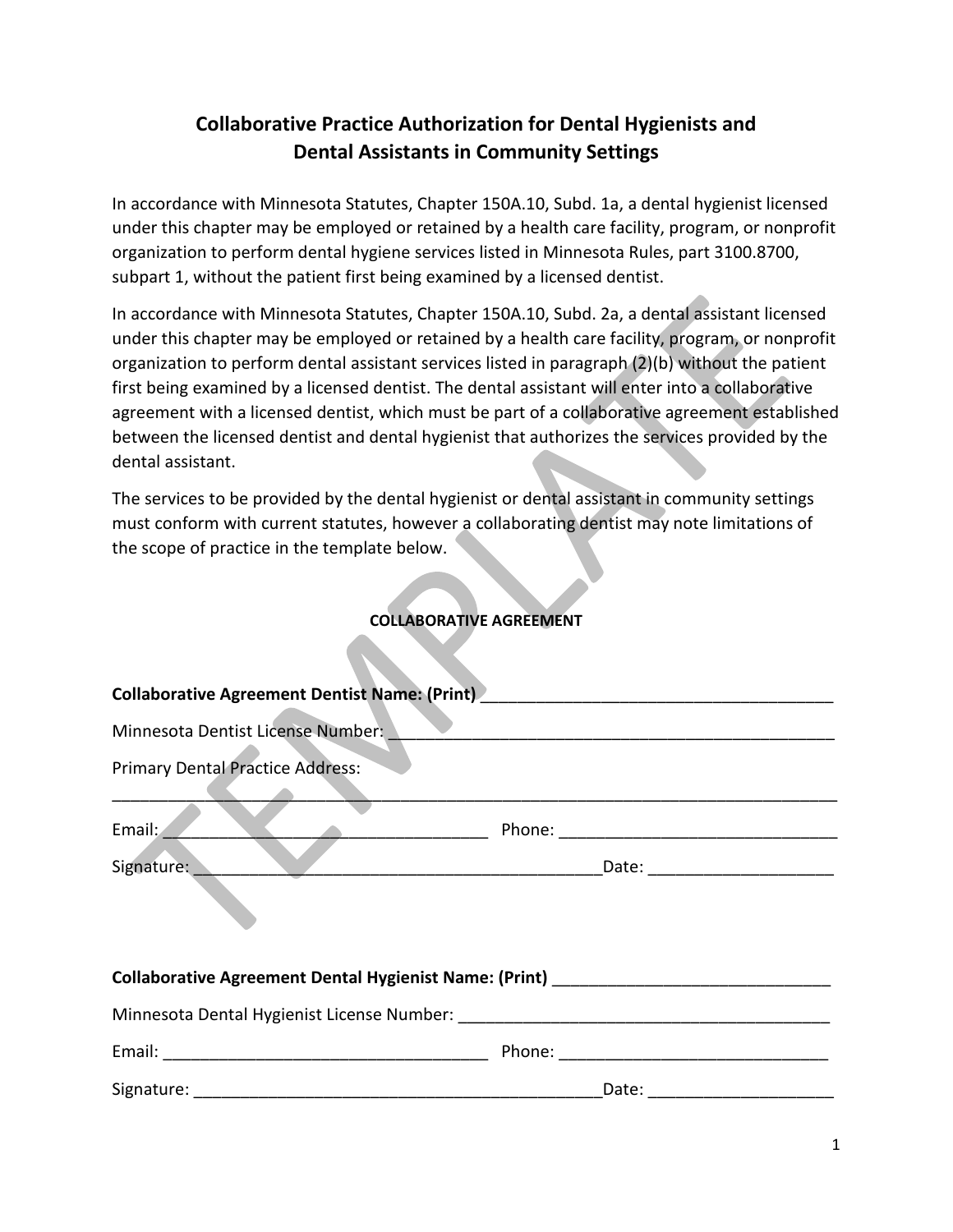| Collaborative Agreement Dental Assistant Name: (Print) _________________________                                                                |  |  |
|-------------------------------------------------------------------------------------------------------------------------------------------------|--|--|
|                                                                                                                                                 |  |  |
|                                                                                                                                                 |  |  |
|                                                                                                                                                 |  |  |
|                                                                                                                                                 |  |  |
| <b>Collaborative Practice Settings Served Through this Collaborative Agreement:</b><br>(attach a separate sheet to include additional settings) |  |  |
| Organization/Community Setting Name: i.e. school name, health care facility name, etc.                                                          |  |  |
| Address:                                                                                                                                        |  |  |
|                                                                                                                                                 |  |  |
| Population being served in this setting, e.g. age, community group, non-profit, etc.                                                            |  |  |

## **Describe Age- and Procedure-Specific Standard Collaborative Practice Protocols:**

- 1. Medically compromised patients: **Example:** Medical histories are reviewed by the dental hygienist and dental assistant at each appointment. Patients with complex medical histories will be discussed with the collaborating dentist to determine if the patient may proceed with the appointment and/or to identify necessary treatment modifications.
- 2. Procedure to obtain consent: Describe how forms are distributed, to whom, how documented, types of consent (e.g. passive consent for screening/assessment; active consent for clinical treatment).
- 3. Risk-based care:

Periodontal risk protocol: (describe here):

Caries risk protocol:

**Example**: Caries risk assessment will be performed using an "evidence-based approach to preventing and managing cavities at the earliest stages." e.g. CAMBRA [https://dentistry.ucsf.edu/research/cambra;](https://dentistry.ucsf.edu/research/cambra) American Academy of Pediatrics (AAP) Oral Health Risk Assessment Tool<https://tinyurl.com/yxcrclls>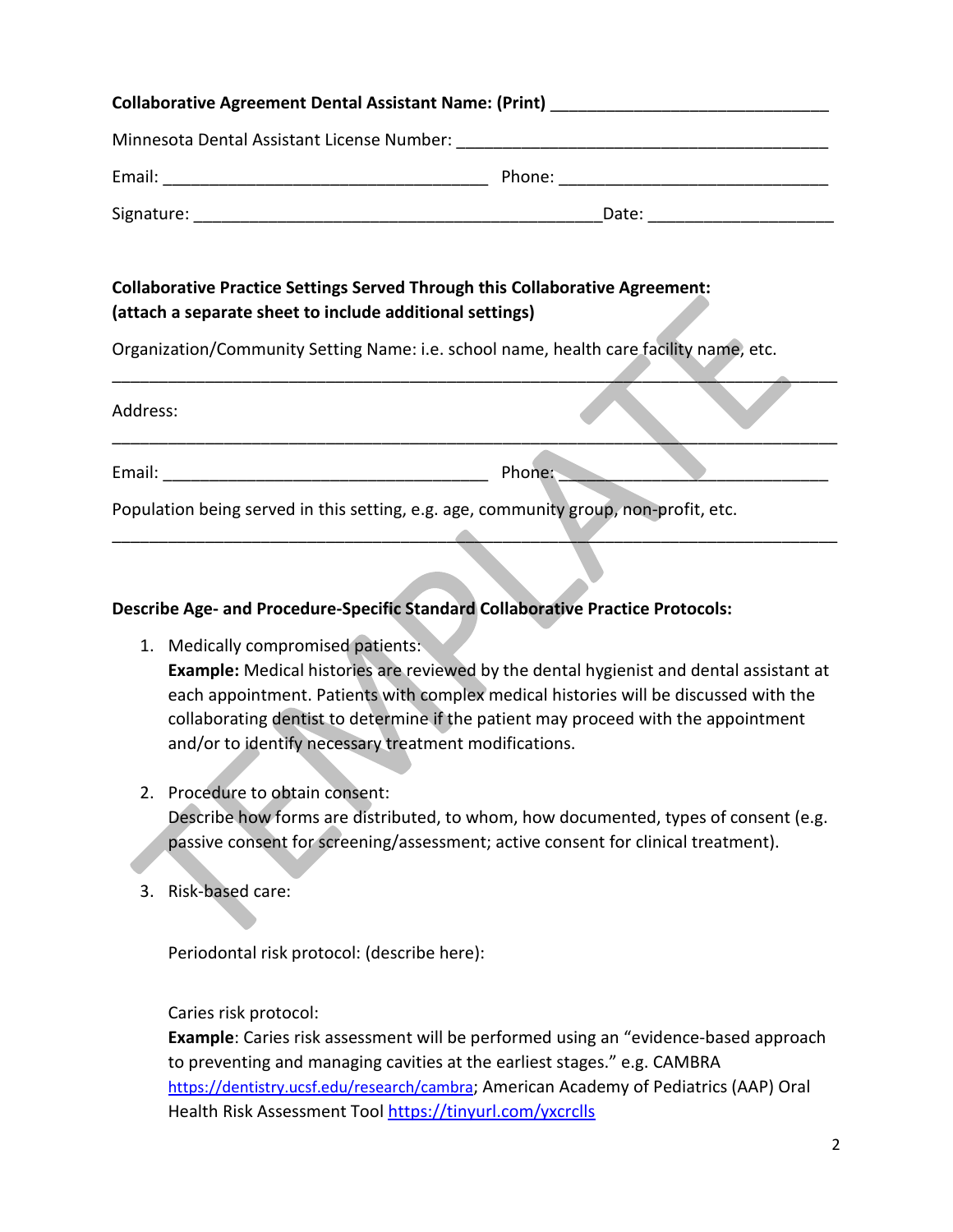Dental screenings/assessments will be performed by the dental hygienist in community settings. Based on the findings, individuals will be placed in one of three categories: low risk, moderate risk or high risk. The services provided will align with the assigned risk category. (Ludwig, S., PREDICT, Advantage Dental, University of Washington) <https://tinyurl.com/y3ncnzdt>

The recommended interval for subsequent preventive services and examination by a dentist will be based upon risk-assessment findings.

## 4. Dental sealant protocols:

**Example**: Identify standard procedures to determine need, materials being used, and the protocols followed to determine referral. Describe a plan for follow up care to assure efficacy of the sealant placement. The dental assistant may place sealants following determination of need by the dental hygienist and based upon authorization criteria of the collaborative agreement dentist.

SEAL America: The Prevention Intervention <https://www.mchoralhealth.org/seal/>

Report of the Sealant Work Group: Recommendations & Products <https://s3.amazonaws.com/cdhp/sealants/SWG+Report.pdf>

5. Other protocols (if applicable):

Fluoride varnish

Silver diamine fluoride

Glass ionomer temporary restorations

**Teledentistry** 

Radiographs:

**Example**: Frequency and type/number of radiographs exposed are based on factors such as age, health status, appointment history, oral disease and dental caries risk and ALARA principal- "as low as reasonably achievable". Describe whether radiographs are digital or film and where the images will be stored.

6. Dental records:

**Example**: Describe whether patient dental records are paper or electronic (or both), where the records will be stored and the electronic dental record system being used by